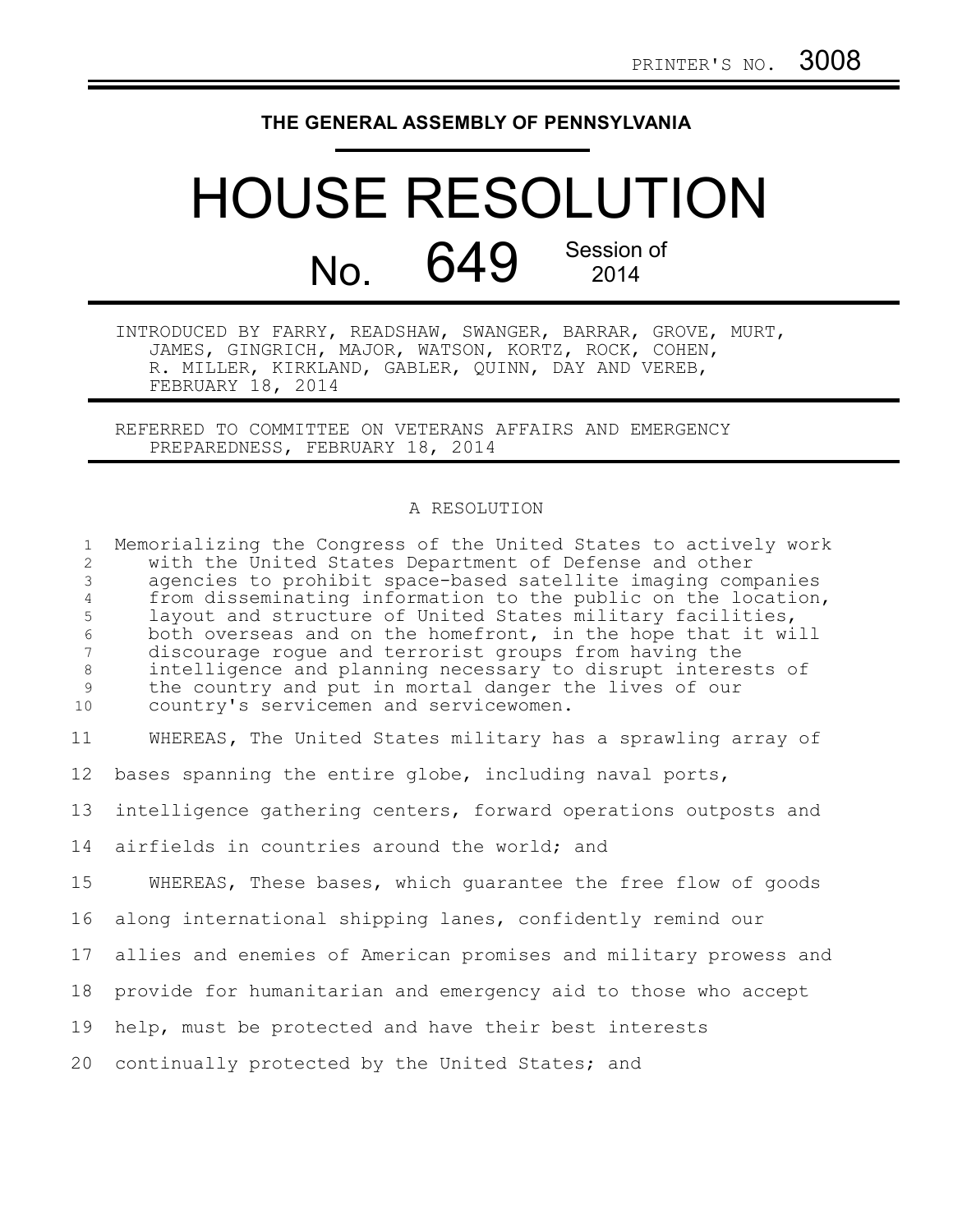WHEREAS, With ever advancing technology and the privatization of space-based systems, specifically space-based mapping programs, there is the potential for sensitive material to be disclosed publicly, thereby jeopardizing the secrecy and confidentiality necessary to conduct operations both in theaters of war and also on the homefront; and 1 2 3 4 5 6

WHEREAS, With the proliferation and capabilities of the Internet and the availability of satellite imaging capabilities, it is relatively easy for an individual or group to accurately pinpoint United States military locations overseas and on the homefront and to have detailed images of their layouts; and WHEREAS, Although several United States military installations overseas and on the homefront have been pixilated or "blacked out" to limit security threats, there is no comprehensive law to apply uniformly and internationally; and WHEREAS, International allies, such as Israel, South Korea and India, have expressed concern that satellite imagining companies have increased security threats to specific military installations in their home countries and have been successful in convincing satellite imagining companies to censor said locations; and 7 8 9 10 11 12 13 14 15 16 17 18 19 20 21

WHEREAS, There have been reports that international terrorist groups, such as Hamas, have used satellite imaging capabilities to target Israel, and the 2008 Mumbai gunmen specified the use of satellite imaging-type applications in planning their attacks against India; and 22 23 24 25 26

WHEREAS, It is only a matter of time until satellite imaging capabilities are used to plan strategic and tactical terrorist attacks on United States' cities, transportation networks, telecommunication hubs, power grids and international military 27 28 29 30

20140HR0649PN3008 - 2 -